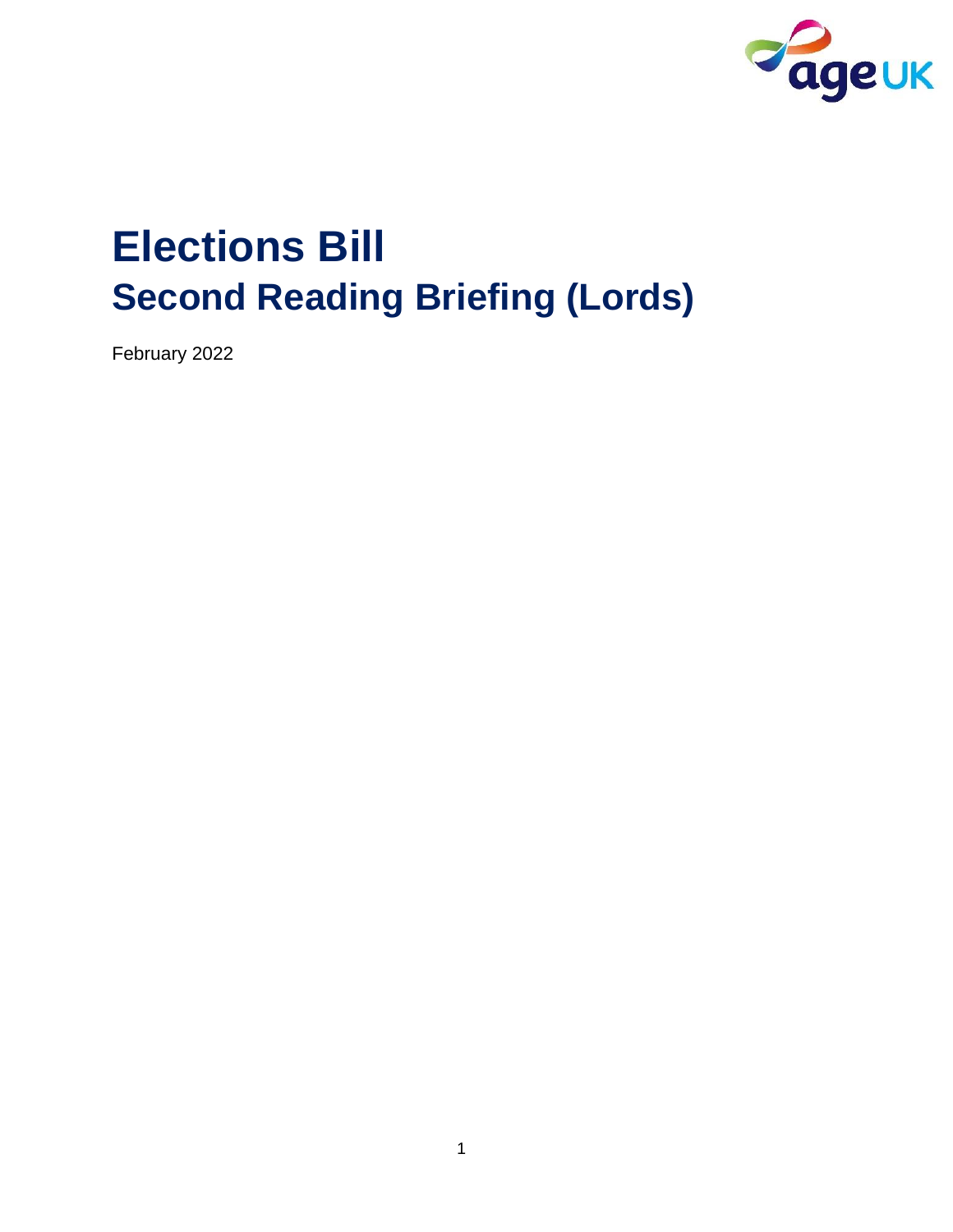

# **Summary**

Age UK does not welcome the Election Bill's introduction of photo ID for in person voting, we have significant concerns regarding the impact this will have on older people.

Older people are more likely to face hurdles when voting, including barriers to accessing transport and limited mobility which make getting to a polling station a lot harder. The proposed addition of compulsory photo ID will add to barriers to in-person voting.

If photo ID proposals are carried unamended, mitigating measures such as the provision of free photo ID to people who lack these documents should be made as accessible as possible. Additional provision of free photo ID for elections will be costly and complex for local Returning Officers to administer and must be supported by central guidance and funding.

Increasing confidence in the integrity of the electoral system is important but with no evidence that personation fraud in the UK is widespread and evidence that in small pilots, over one hundred people were unable or unwilling to return to a polling station to present valid photo ID, it feels that the introduction of this security measure is disproportionate to the threat of personation fraud. Age UK believes the proposal represents a sledgehammer to crack a nut. Any scheme put in place to address electoral fraud should not disenfranchise people who are less likely to hold recognised forms of ID, including older people.

*Age UK opposes Clause 1 of the Elections Bill, 'Voter Identification'. We would like to see Peers vote to remove Clause 1 of the Bill.* 

## **Ownership of photo ID**

Older people often face issues when they are asked to prove their identity. We have found that being asked for frequently held forms of ID like passports is more difficult for older people who are less likely to have one. Research commissioned by the Cabinet Office in March 2021 found:

- **2% of people aged over 70, (equivalent to approximately 180,000) living in Great Britain do not hold any of the forms of identification the Bill proposes would be accepted when voting**
- **Having to present photographic identification at the polling station would make voting difficult for 6% of people aged over 70, (equivalent to more than half a million people) living in Great Britain**
- **4% of people aged over 70, (equivalent to around 360,000 people) living in Great Britain would be less likely to vote**

These figures are likely to be underestimates of the true number of older people likely to be affected. Older people living in care homes were excluded from the survey. The survey also had a very low response rate of 31%. Survey non-response is more common among people who are in poor health or socioeconomically disadvantaged, both of which are linked to a higher likelihood of not having identification and to greater existing barriers to voting.

Data from the 2011 census shows that the number of people reporting that they do not have a passport increase with age. **52% of people aged 85 and over reported not having a passport.**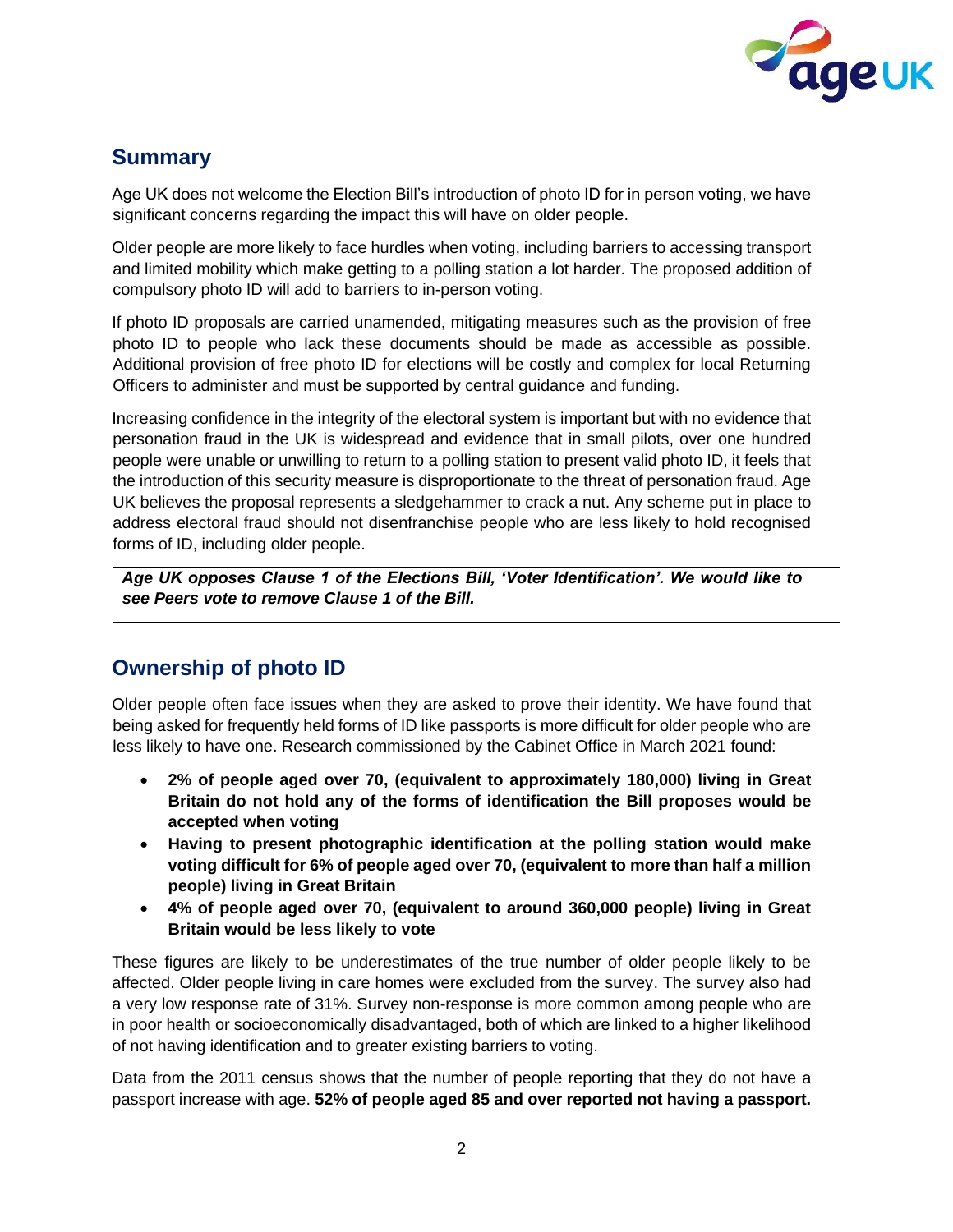

**Similarly, the percentage of people that report owning a driver's licence also decreases with age: 38% of those over 70 do not own a driving licence.**

## **Accepted forms of photo ID**

Given the challenges listed above, Age UK welcomes the Government's recent proposal to include Blue Badges and Freedom Passes in the list of accepted photo identification. However, we are concerned that the Elections Bill contains a provision that this list can be amended at any time. If alternative forms of photo ID are removed from the list, this will disproportionately affect older voters, particularly those with non-standard forms of photo ID who may find that they no longer have the right form of ID to be able to vote.

## **Voter Card**

For individuals that do not hold one of the accepted forms of photo ID, the Government is proposing to introduce a Voter Card. This would be a form of photographic ID that would be available to everyone at no cost. While we welcome the provision of an alternative form of photo ID for those who do not hold an accepted form of ID, the Government must ensure that everyone who needs a Voter Card is aware of how to get one and can do so easily. Current plans to allow people to apply online, via post, or in person may present challenges for some older people, particularly those who live in care homes, or those who have mobility issues or difficulties with communication. For example, a digital option is unlikely to be accessible to large numbers of older people - over 40% of people aged 75+ have never used the internet or have not done so within the last three months. While applying by post will be a valuable alternative for some, care home residents or those with disabilities may find it difficult to travel to have a passport photo taken or gain access to evidence of residence, such as utility bills. To ensure the Voter Card reaches everyone who needs it, local authority staff should proactively reach out to voters and travel to them to support them in applying for the Voter Card where this is necessary.

Under current proposals, the Voter Card would need to be updated every 10 years. This is not the case with other forms of photo ID (expired passports and driving licenses will be accepted for example). Given that voters who need to apply for a Voter Card are more likely to face barriers to voting in person, the need to re-apply for a Voter Card is likely to create a further layer of difficulty for this group of older voters.

The cost of implementing a Voter Card scheme is likely to be high. Funds must be made available to ensure that the scheme is accessible to all who wish to vote.

## **Existing barriers to in-person voting for older people**

Voting in person is a valuable way for older people to exercise their democratic rights and older people are very highly motivated to vote. Many older people already face barriers to in-person voting. Adding to these difficulties by requiring them to find and present the correct forms of photo ID will only exacerbate the problem. In response, some people may simply decide not to participate.

In-person voting is already difficult for some older people:

• **More than half of over 75s are disabled so experience the same difficulties with physical access, neurological and sensory impairment that other disabled voters face.**